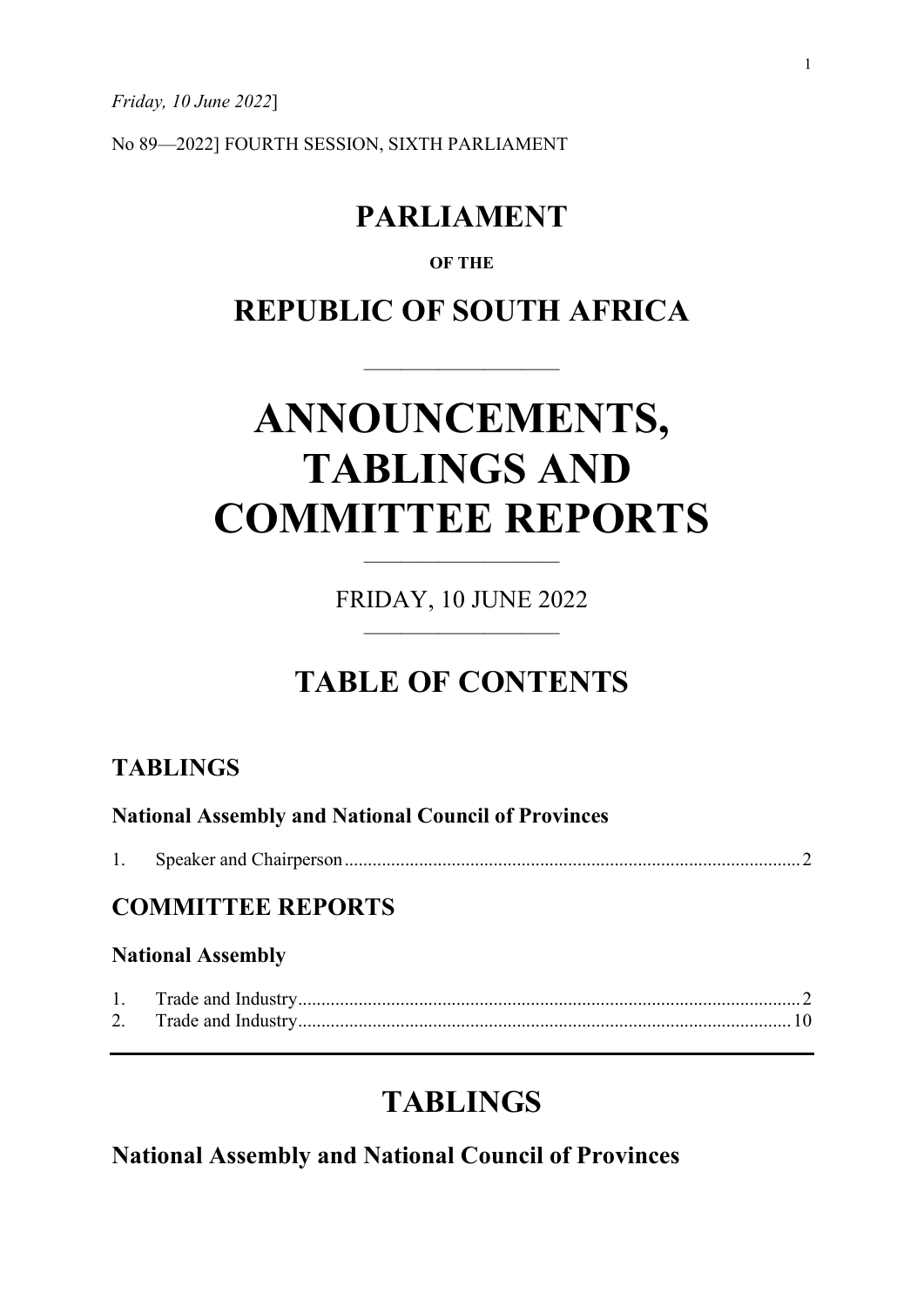### **1. The Speaker and the Chairperson**

- (a) The Draft Annual Performance Plan and Budget of Parliament for 2023/24.
- (b) The Revised Annual Performance Plan and Budget of Parliament for 2022/23. The documents are available on Parliament's website: [www.parliament.gov.za](http://www.parliament.gov.za/)

# **COMMITTEE REPORTS**

### **National Assembly**

# **1. Second Report of the Portfolio Committee on Trade and Industry on the President's reservations regarding the Copyright Amendment Bill, dated 10 June 2022**

The Portfolio Committee on Trade and Industry, having reconsidered the Copyright Amendment Bill [B13B-2017] (retagged as a sec 76 Bill) (*Announcements, Tablings and Committee Reports*, 18 June 2021), and following its report to the National Assembly (*Announcements, Tablings and Committee Reports*, 19 May 2021, pp 89-91) on how it intended to address the President's reservations on the constitutionality thereof (*Announcements, Tablings and Committee Reports*, 24 June 2020, pp 3-13), reports as follows:

The Bill seeks to amend the Copyright Act, 1978 (Act No. 98 of 1978), so as to define certain words and expressions; to allow for further limitations and exceptions regarding the reproduction of copyright works; to provide for the sharing of royalties in copyright works; to provide for the payment of royalties in respect of literary, musical, artistic and audiovisual works; to provide for resale royalty rights; to provide for recordal and reporting of certain acts; to provide for the accreditation of collecting societies; to provide for a mechanism for settlement of disputes; to provide for access to copyright works by persons with disabilities; to provide for the licensing of orphan works; to strengthen the powers and functions of the Copyright Tribunal; to provide for prohibited conduct in respect of technological protection measures; to provide for prohibited conduct in respect of copyright management information; to provide for protection of digital rights; to provide for certain new offences; and to provide for matters connected therewith.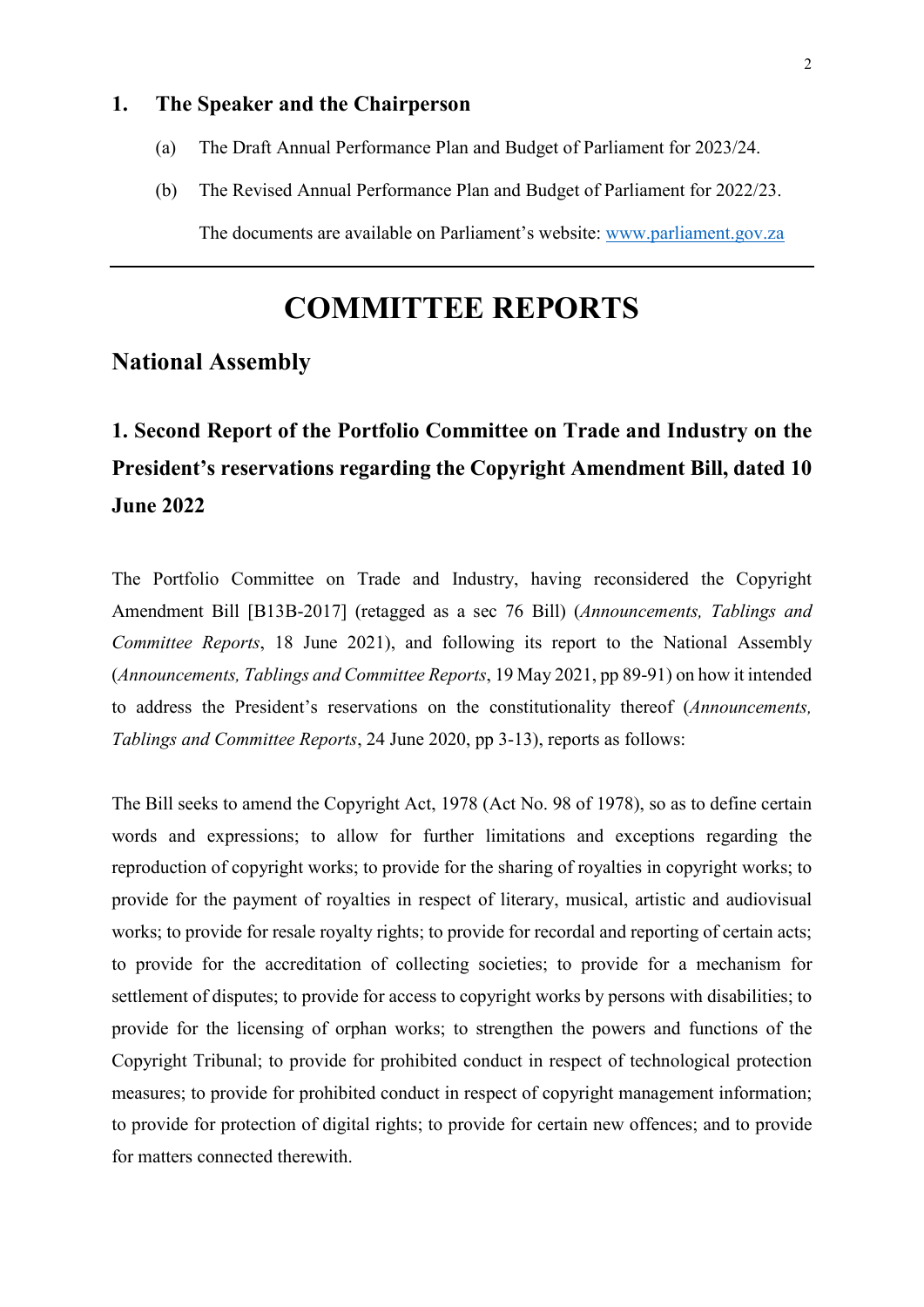The President's reservations referred, among others, to the following:

- 1. The "fair use" provisions as amended had not been put out for further public comment.
- 2. The copyright exceptions might constitute reasonable grounds for constitutional challenges.
- 3. The Bill might not comply with international treaty obligations specifically in relation to the World Intellectual Property Organization (WIPO) Copyright Treaty, the WIPO Performance and Phonograms Treaty, and the Marrakesh Treaty to Facilitate Access to Published Works for Persons Who Are Blind, Visually Impaired, or Otherwise Print Disabled.

#### **A. Process followed by the Committee on the Copyright Amendment Bill**

On 1 June 2021, the National Assembly adopted the Committee's report in which the Committee outlined how it intended to correct any procedural defect (*Minutes of Proceedings, National Assembly*, 1 June 2021)*.*

On 4 June 2021, the Committee placed adverts in national and regional newspapers inviting stakeholders and interested parties to submit written submissions with reference only to clause 13 (sections 12A, 12B, 12C and 12D), clause 19 (section 19B) and clause 20 (section 19C) of the Copyright Amendment Bill [B13B-2017].

The Committee also invited stakeholders and interested parties to submit written submissions with reference to the alignment of the Copyright Amendment Bill [B13B-2017] with the obligations set out in international treaties. The Committee received 91 submissions in this regard.

Furthermore, in preparation for the public hearings, the Committee held a workshop on 3 and 4 August 2021 to provide the new members of the Committee with a conceptual framework of copyright and related rights, with a focus on the artist resale right (resale royalty right in the Copyright Amendment Bill [B13B-2017]) and performers' rights for sound recordings and audiovisual works. The workshop also covered key theoretical concepts and practices in these areas, as well as the international framework for protecting copyright and related rights.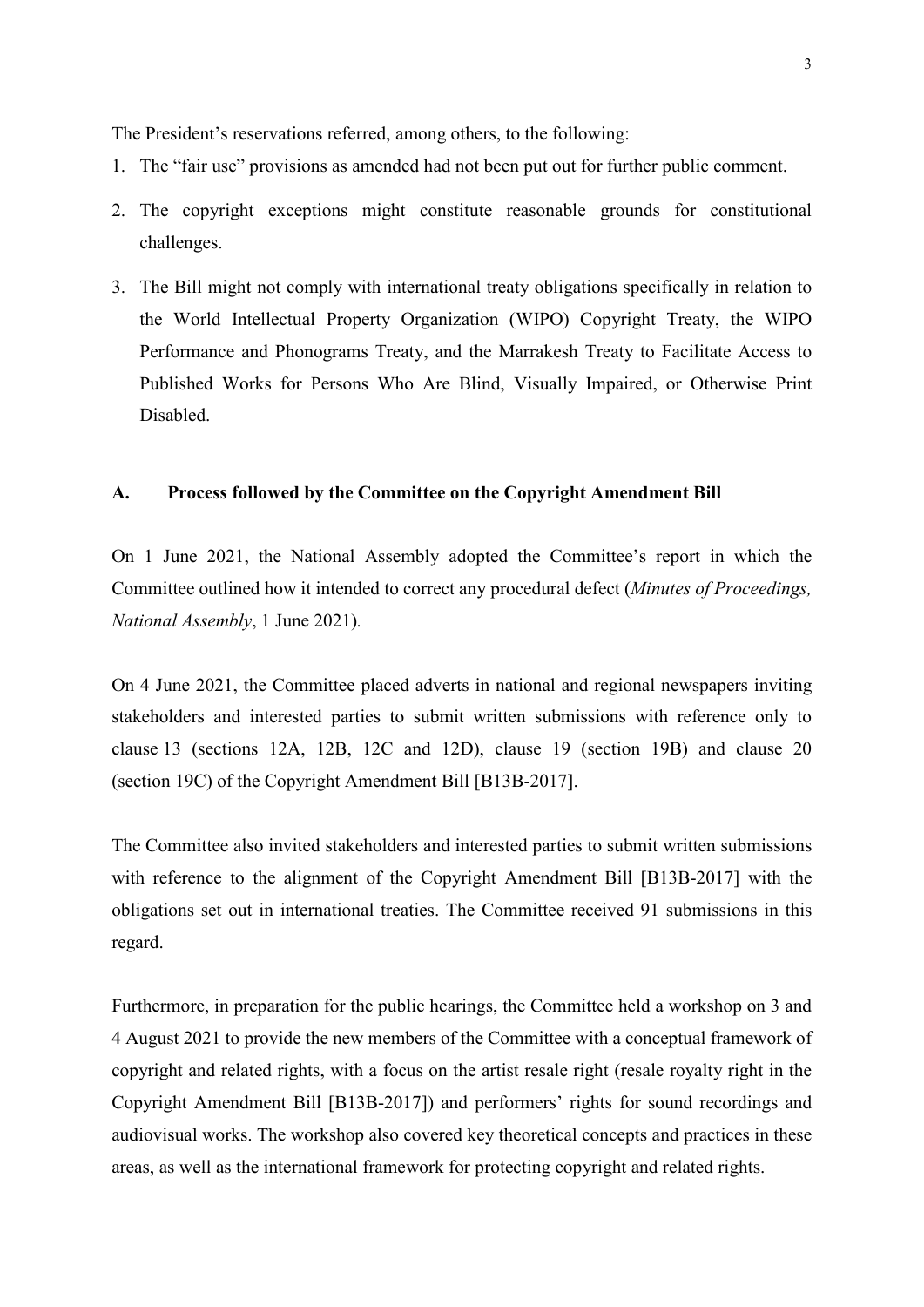On 11 and 12 August 2021, the Committee held public hearings to consider the submissions received in relation to the Committee's call in respect of the President's reservations.

The submissions received from stakeholders on the President's reservations were substantive in nature and raised a number of complex legal and policy matters for the Committee and the Department of Trade, Industry and Competition to consider. This required careful consideration given the international reach, and the impact on domestic constituencies, as well as to ensure that the process was constitutionally sound.

In light of the above, the Minister of Trade, Industry and Competition submitted a letter requesting that the Department be afforded additional time to consider the complex legal and policy matters raised in the submissions in order to provide an informed response in line with the constitutional parameters of the process.

On 11 and 12 November 2021, the Committee received a response with regard to the oral and written submissions received in relation to the President's reservations from the Department and Parliament's Constitutional and Legal Services Office respectively.

On 16 November 2021, informed by the inputs received from the Department and Parliament's Constitutional and Legal Services Office, and its deliberations, the Committee determined that it may be required to seek permission from the National Assembly to consider matters that fall outside the scope of the Amendment Bill. These matters would be permissible notwithstanding the limitations of the process, as it was within the scope of the reservation pertaining to alignment with international treaties. The Committee resolved that Members should be given an opportunity to consult their respective party caucuses on these clauses before taking final positions in this regard.

The additional provisions to be considered were as follows:

- New definitions related to personal copies, to exceptions for persons with a disability, and to broadcasting; and
- Making the new exclusive rights of 'communication to the public', 'making available' and 'distribution' applicable to published editions and computer programmes.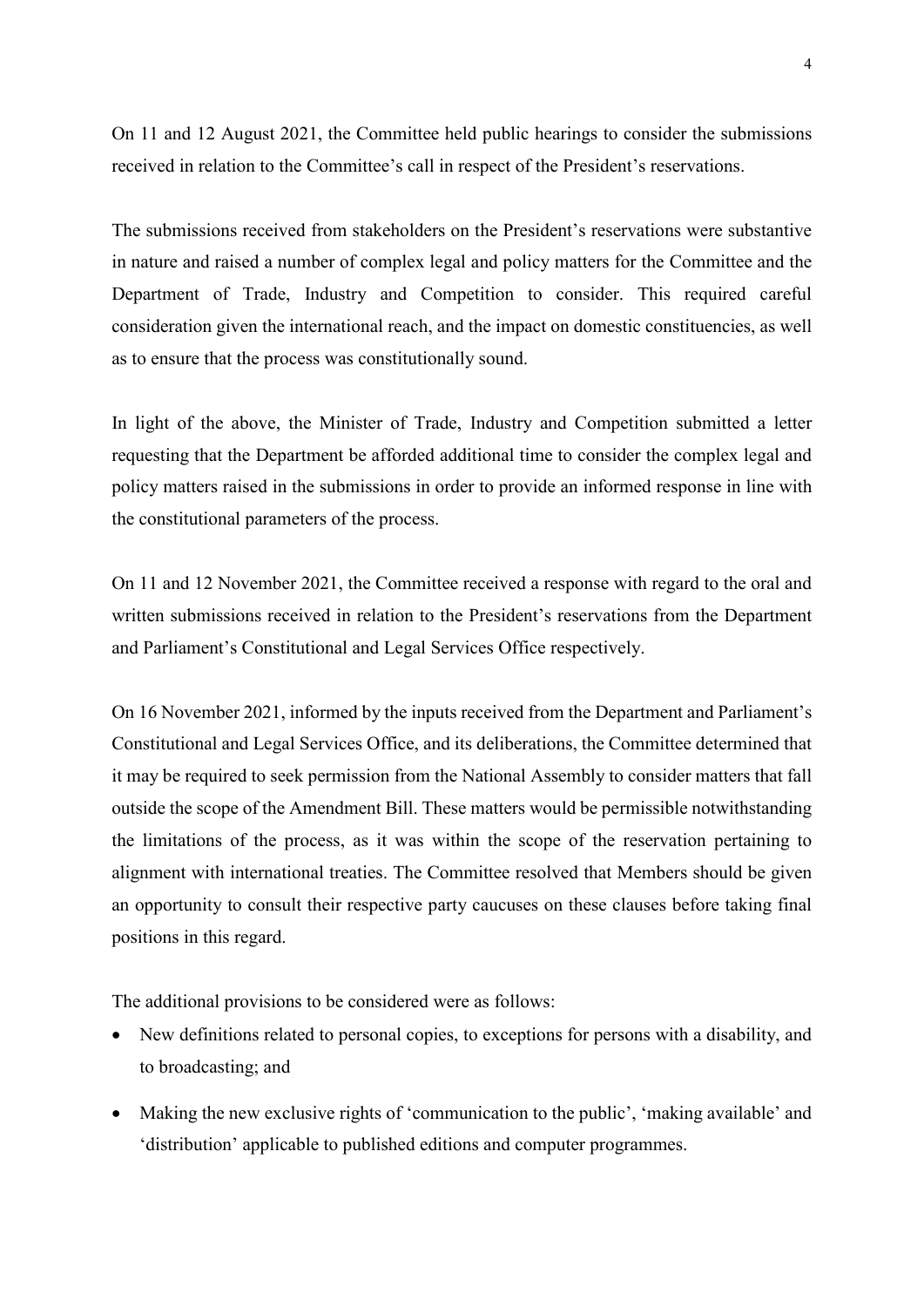On 19 November 2021, the Committee adopted its report seeking permission from the National Assembly in terms of Assembly Rule 286(4)(c) for it to amend other provisions of the Copyright Act.

Furthermore, the Committee informed by its subsequent deliberations resolved on 30 November 2021 that, subject to the National Assembly granting the Committee permission to amend other provisions of the Copyright Act, it would advertise the new clauses, as well as re-advertise some existing clauses on which material amendments had been proposed, and call for further submissions in this regard.

The additional provisions to be considered were as follows:

- New definitions: 'authorized entity'; 'broadcast'; and 'lawfully acquired';
- Clause  $1(i)$ : The definition of 'technological protection measure' due to the inclusion of 'product' and 'design' and the deletion of paragraph *(b)*;
- The amended definition of 'technological protection measure circumvention device or service';
- New clause: Amendments to sections 11A and 11B: Making the new exclusive rights of 'communication to the public', 'making available' and 'distribution' applicable to published editions and computer programmes;
- Clause 13: Section 12A*(d)*: New paragraph *(d)* making the four factors in paragraph *(b)* applicable to exceptions in sections 12B, 12C, 12D, 19B and 19C;
- Section 12B(1)*(c)* and new 12B(2) providing for new provisions related to ephemeral rights;
- Section 12B(3)*(b)* providing for the factors related to the exception for personal copies to not apply to any other exception that permits a copy to be made;
- Sections 12C(2) and 12D(1)*(b)*, *(c)* and *(d)*: Adding the wording of the three step test as additional factors against which the exceptions must be tested;
- Clause 20: Section 19C(4): The words 'commercial purpose' are deleted as it is duplicating subsection (1), however removing only those words provides a different meaning to the wording of subsection(4);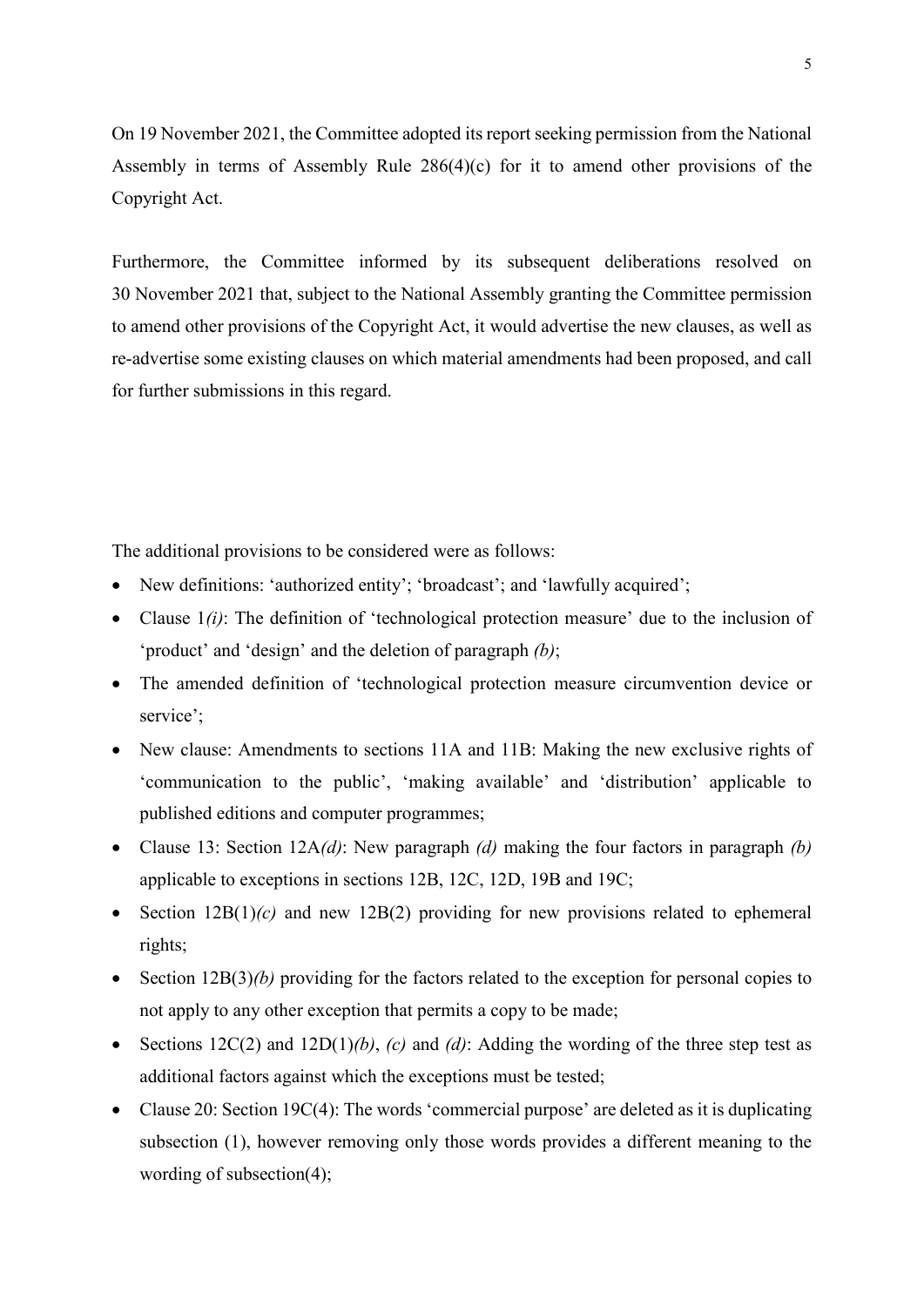- Section 19D(3) and (4)*(b)* incorporating treaty wording in respect of importing or exporting accessible format copies;
- Clause 27: Section 27(5A), (5B) and (5C): New subsection (5A) and (5C), and amended subsection (5B) providing for offenses in respect of digital rights, technological protection measures, and copyright management information; and
- Clause 33: Section 39(2): New subsection (2) requiring the Minister to make regulations providing for processes and formalities related to the authorization or recognition of an 'authorized entity'.

On 1 December 2021, the National Assembly granted the Committee permission to inquire into amending other provisions of the Copyright Act (*Minutes of Proceedings, National Assembly*, 1 December 2021).

On 4 December 2021, the Committee placed adverts in national and regional newspapers inviting stakeholders and interested parties to submit written submissions with reference to abovementioned provisions. The Committee received 53 submissions in this regard.

On 6 May 2022, the Committee received a response on the written submissions received in relation to the additional provisions as captured above from the Department and Parliament's Constitutional and Legal Services Office respectively.

The Committee continued with its deliberations on 11, 17, 18 and 25 May 2022 considering the inputs and responses from the Department and Parliament's Constitutional and Legal Services Office to the additional clauses advertised.

On a number of clauses, no consensus was reached. In this regard, the Democratic Alliance, the Freedom Front Plus and the African Christian Democratic Party objected to the amendment of the following clauses:

- Clause 1 Definitions of 'accessible format copy', 'authorized entity', 'broadcast', 'technological protection measure', and 'technological protection measure circumvention device'
- Clause 5 removal of retrospective provision and related delegations to the Minister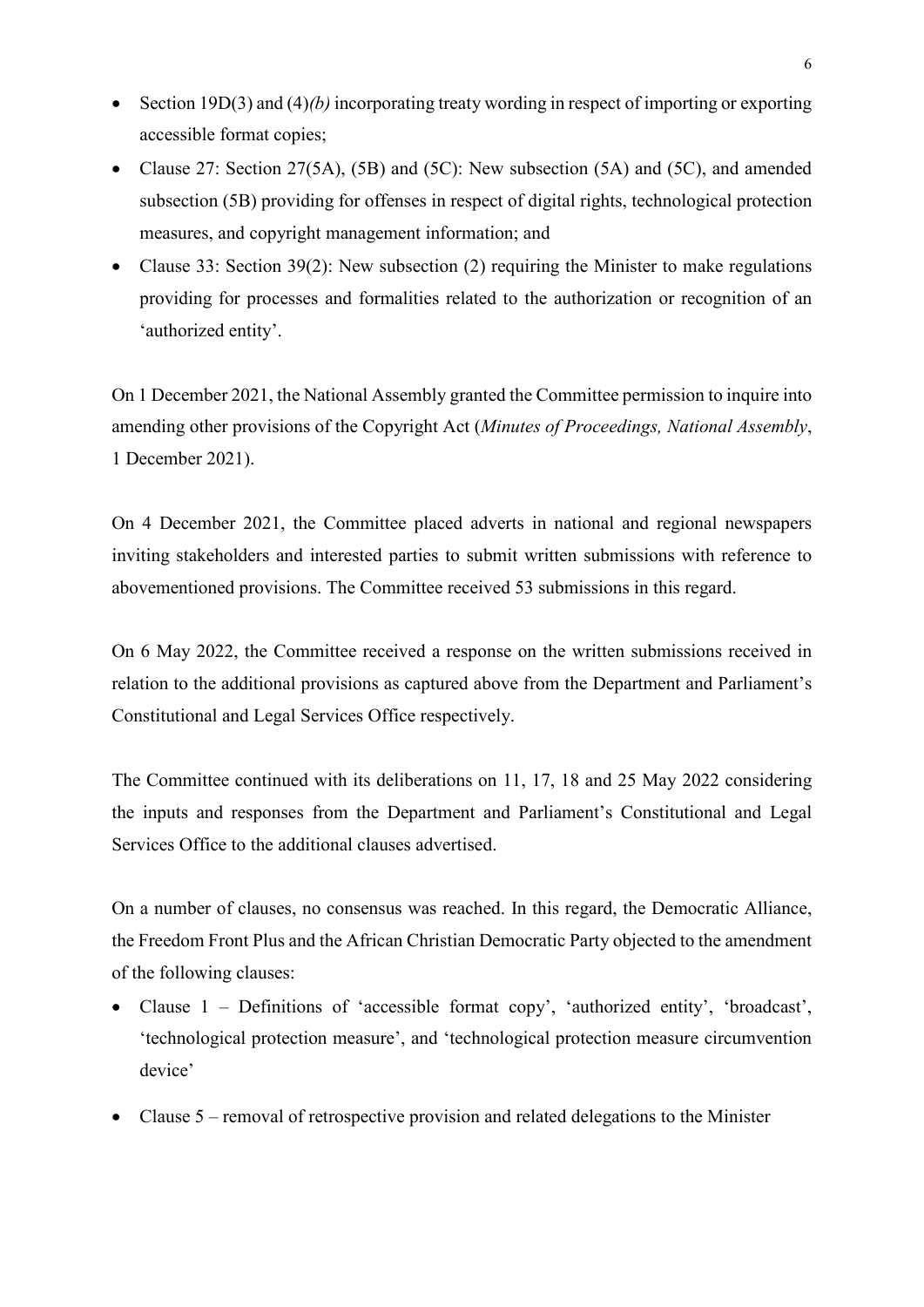- Clause 7 removal of retrospective provision and related delegations to the Minister as well as gender neutral drafting
- Clause 9 removal of retrospective provision and related delegations to the Minister
- Clause  $11$  gender neutral drafting
- New Clause amendment of sections 11A and 11B on rights in respective of published editions and computer programmes to allow for digital works
- Clause 13 copyright exceptions in relation to sections 12A to 12D
- Clause  $19$  gender neutral drafting
- Clause 20 gender neutral drafting and amendments to section 19D
- Clause  $21$  gender neutral drafting
- Clause  $23$  gender neutral drafting
- Clause  $24$  gender neutral drafting
- Clause  $25$  gender neutral drafting
- Clause 27 offences in terms of communication/making available, technological protection measure and copyright management information
- Clause 29 prohibited conduct and exceptions in respect of technological protection measures, and gender neutral drafting
- Clause  $31$  gender neutral drafting
- Clause  $33$  Section  $39(2)$  regarding regulations in respect of recognising entities in terms of persons with a disability and correction of a cross reference.
- Clause  $35$  gender neutral drafting

Furthermore, the Economic Freedom Fighters objected to amendment of the following clauses:

- Clause 5 removal of retrospective provision and related delegations to the Minister
- Clause 7 removal of retrospective provision and related delegations to the Minister as well as gender neutral drafting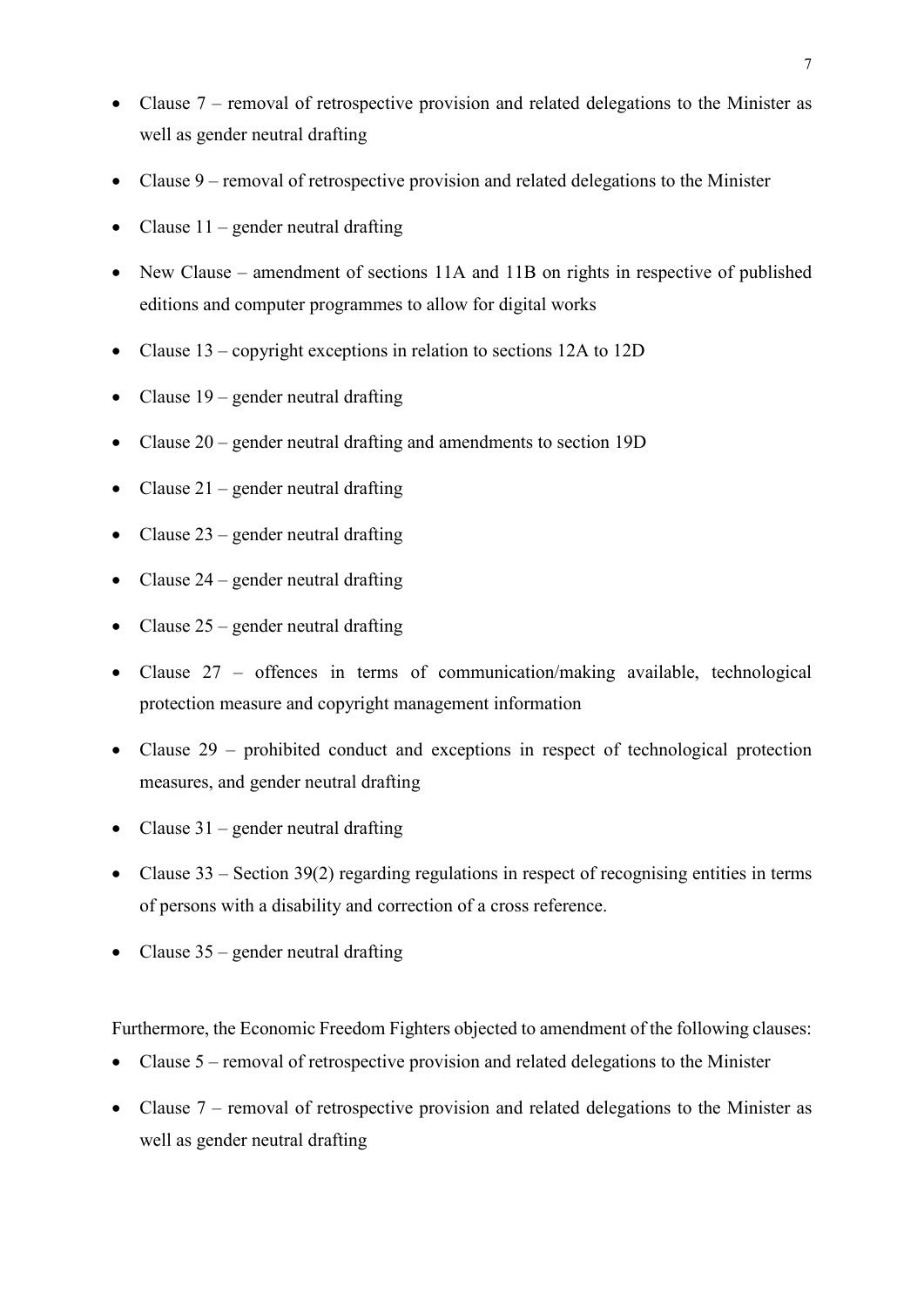• Clause 9 – removal of retrospective provision and related delegations to the Minister

#### **B. Minority views were expressed on the following aspects contained in this report:**

- The Democratic Alliance and the Freedom Front Plus were concerned that, although it is not a legislative prescript, a Socio-Economic Impact Assessment Study of the copyright exceptions in Sections 12A, 12B, 12C, 12D, 19B, 19C and 19D, as well as the other new provisions in the Bill, had not been conducted before the Bill was adopted.
- Academics provided training to the Committee to enhance Members' understanding of Copyright law. The Committee also considered inputs from all academics who made submissions during the call for comments. The Democratic Alliance was, however, of the view that the Committee relied too much on the Department and a specific group of academics during the process and raised this as a concern.
- The Democratic Alliance was of the view that communication from stakeholders, received after the period for submissions on the Bills were closed, that had been withheld was a concern. The Democratic Alliance was of the view that communication from stakeholders to the Chairperson had been distributed to the Committee after the clause by clause on the Bill had been finalised.
- The Democratic Alliance expressed a concern that parties had not been given sufficient opportunity to make submissions with regard to the option available to the Committee, as expressed in Rule  $203(3)(c)$ , which would have allowed the Committee to recommend to the House that it should rescind its previous decision to pass the Bill, and reject the Bill. The Committee had considered a discussion on, and proposal to proceed under paragraph (c), as well as the proposal to proceed under paragraph (b), which allows for the Bill to be amended. The Committee had voted to amend the Bill and not to reject it.
- The Freedom Front Plus was of the view that the Bill is fundamentally flawed and that a clause by clause consideration of amendments to address the President's reservations would not enhance the Bill further. In light of the above, it had recommended that the Committee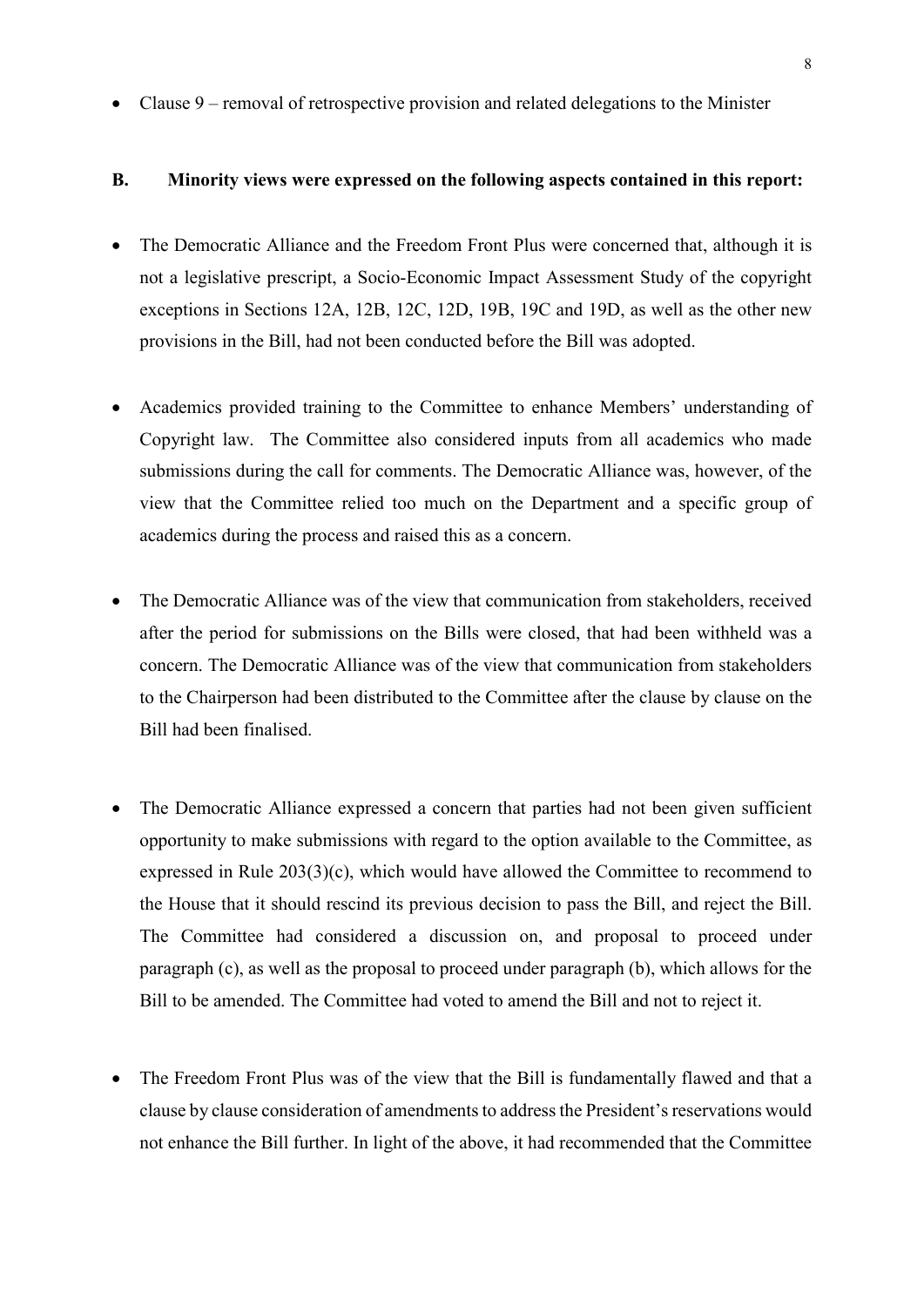should have opted to apply Rule 203(3)(c) recommending to the House that it should rescind its previous decision to pass the Bill, and reject the Bill.

- The Freedom Front Plus disagreed with the Committee that the consultation periods had been sufficient, and was of the view that the periods, which they view as too short given the complex nature of the Bill, had inhibited members of the public to comment. It expressed a concern that the Bill may face a Constitutional Court challenge in this regard.
- The Economic Freedom Fighters was of the view that the deletion of the retrospectivity clause from the Bill would result in the continuation of the exploitation of artists, singers and performers guaranteeing that they would continue to live in poverty and die as paupers. The Bill did not adequately address the plight of actors, as currently actors are not earning royalties. This Bill does not correct the fact that actors are freelancers and not workers hence they are not protected by the Labour Relations Act, 1995 (Act No. 66 of 995).
- The Economic Freedom Fighters also expressed concern at the process being limited by the Committee in terms of Joint Rule 203.

### **C. Recommendation**

The Portfolio Committee on Trade and Industry recommends that the House adopts this report and approves the second reading of the Copyright Amendment Bill [B13C-2017].

The Democratic Alliance and Freedom Front Plus supported the report as an accurate reflection of the Committee's proceedings on the Bill. However, they do not support the Bill.

The Economic Freedom Fighters abstained.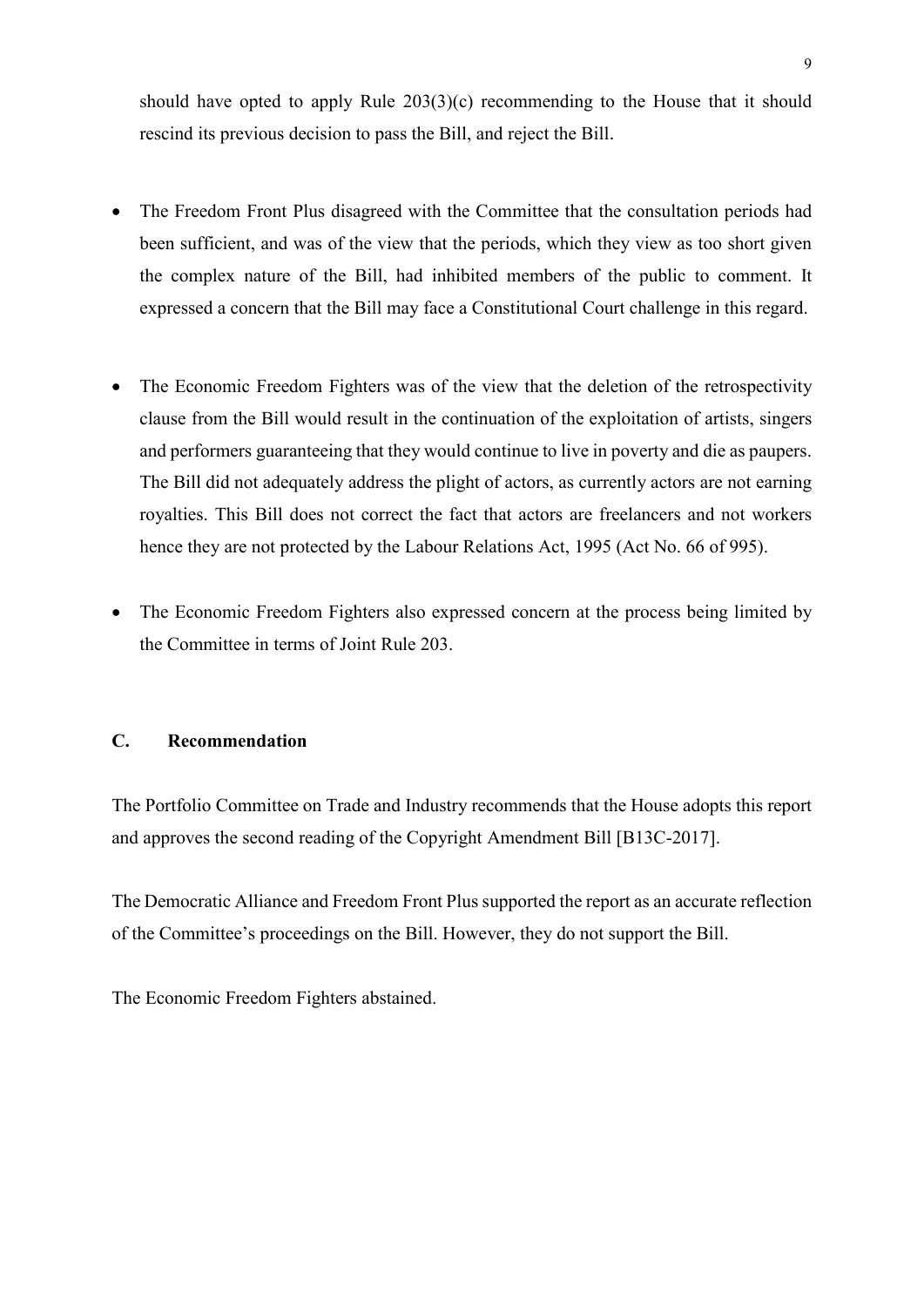# **2. Second Report of the Portfolio Committee on Trade and Industry on the President's reservations on the Performers' Protection Amendment Bill, dated 10 June 2022**

The Portfolio Committee on Trade and Industry, having reconsidered the Performers' Protection Amendment Bill [B24B-2016] (retagged as a sec 76 Bill) (*Announcements, Tablings and Committee Reports*, 18 June 2021) and following its report to the National Assembly (*Announcements, Tablings and Committee Reports*, 19 May 2021, p 89-91) on how it intended to address the President's reservations on the constitutionality thereof (*Announcements, Tablings and Committee Reports*, 24 June 2020, pp 3-13), reports as follows:

The Bill seeks to amend the Performers' Protection Act, 1967 (Act No. 11 of 1967) so as to insert, delete or substitute certain definitions; to provide for performers' economic rights; to extend moral rights to performers in audiovisual fixations; to provide for the transfer of rights where a performer consents to fixation of a performance; to provide for the protection of rights of producers of sound recordings; to broaden the restrictions on the use of performances; to extend the application of restrictions on the use of performances to audiovisual fixations; to provide for royalties or equitable remuneration to be payable when a performance is sold or rented out; to provide for recordal and reporting of certain acts and to provide for an offence in relation thereto; to extend exceptions from prohibitions to audiovisual fixation and sound recordings and include exceptions provided for in the Copyright Act, 1978 (Act No. 98 of 1978); to provide for the Minister to prescribe compulsory and standard contractual terms as well as guidelines for a performer to grant consent under this Act; to provide for prohibited conduct and exceptions in respect of technological protection measures and copyright management information respectively; to provide for further offences and penalties; to substitute certain expressions; to provide for transitional provisions; and to provide for matters connected therewith.

The President's reservations referred, among others, that the Bill may not comply with international treaty obligations specifically in relation to the World Intellectual Property Organization Performance and Phonograms Treaty.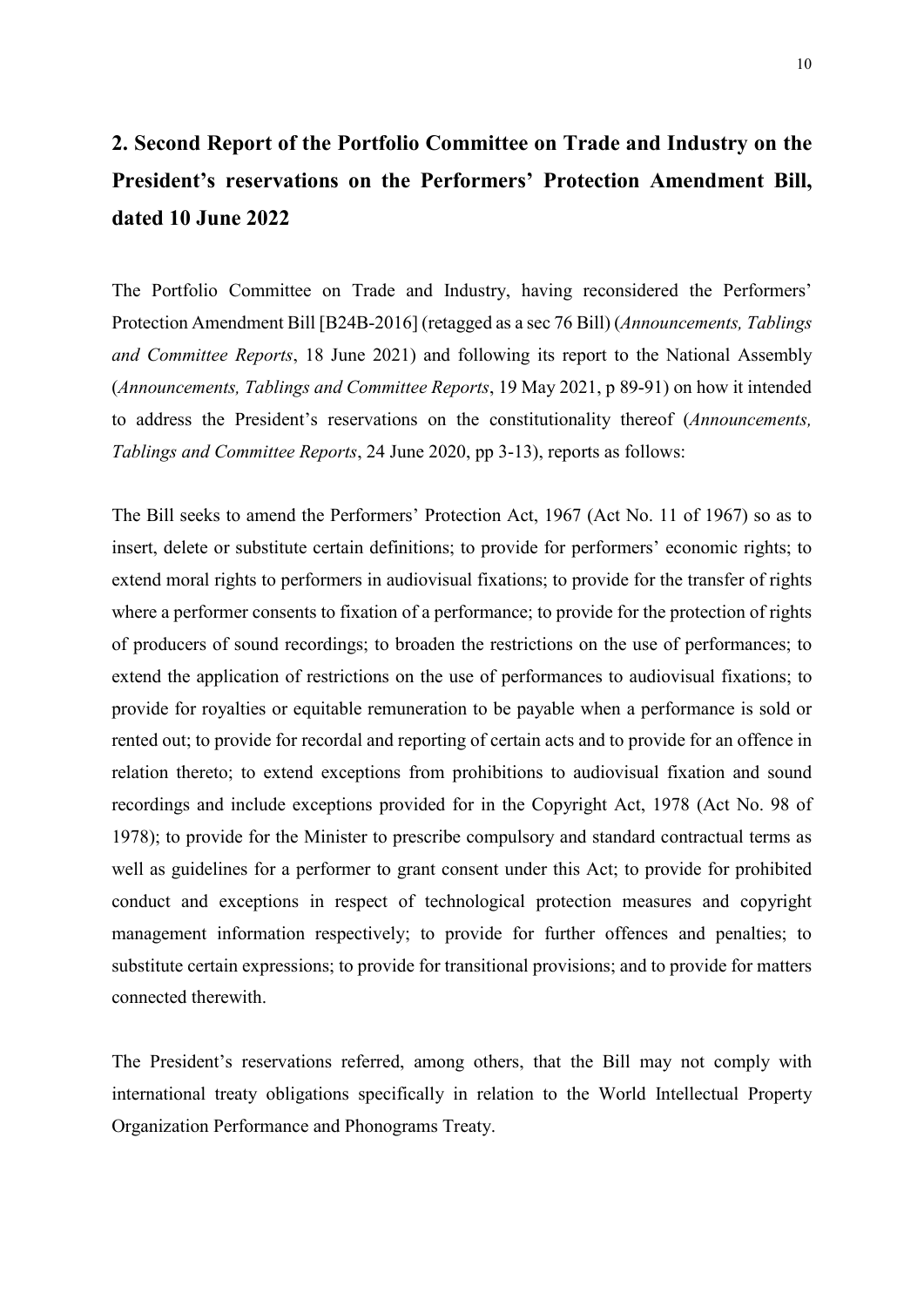### **A. Process followed by the Committee on the Performers' Protection Amendment Bill**

On 1 June 2021, the National Assembly adopted the Committee's report in which the Committee outlined how it intended to correct any procedural defect (*Minutes of Proceedings, National Assembly*, 1 June 2021).

On 4 June 2021, the Committee placed adverts in national and regional newspapers inviting stakeholders and interested parties to submit written submissions with reference to the alignment of the Performers' Protection Amendment Bill [B24B-2016] with the obligations set out in international treaties. The Committee received 91 submissions in this regard.

Furthermore, in preparation for the public hearings, the Committee held a workshop on 3 and 4 August 2021 to provide the new members of the Portfolio Committee on Trade and Industry with a conceptual framework of copyright and related rights. One of the focus areas was in respect of performers' rights in respect of sound recordings and audiovisual works. The workshop also covered key theoretical concepts and practices in these areas, as well as the international framework for protecting copyright and related rights.

On 11 and 12 August 2021, the Committee held public hearings to consider the submissions received in relation to the Committee's call in respect of the President's reservations.

The submissions received from stakeholders on the President's reservations were substantive in nature and raised a number of complex legal and policy matters for the Committee and the Department of Trade, Industry and Competition to consider. This required careful consideration given the international reach, and the impact on domestic constituencies, as well as to ensure that the process going forward was constitutionally sound.

In light of the above, the Minister of Trade, Industry and Competition submitted a letter requesting that the Department be afforded additional time to consider the complex legal and policy matters raised in the submissions in order to provide an informed response in line with the constitutional parameters of the process.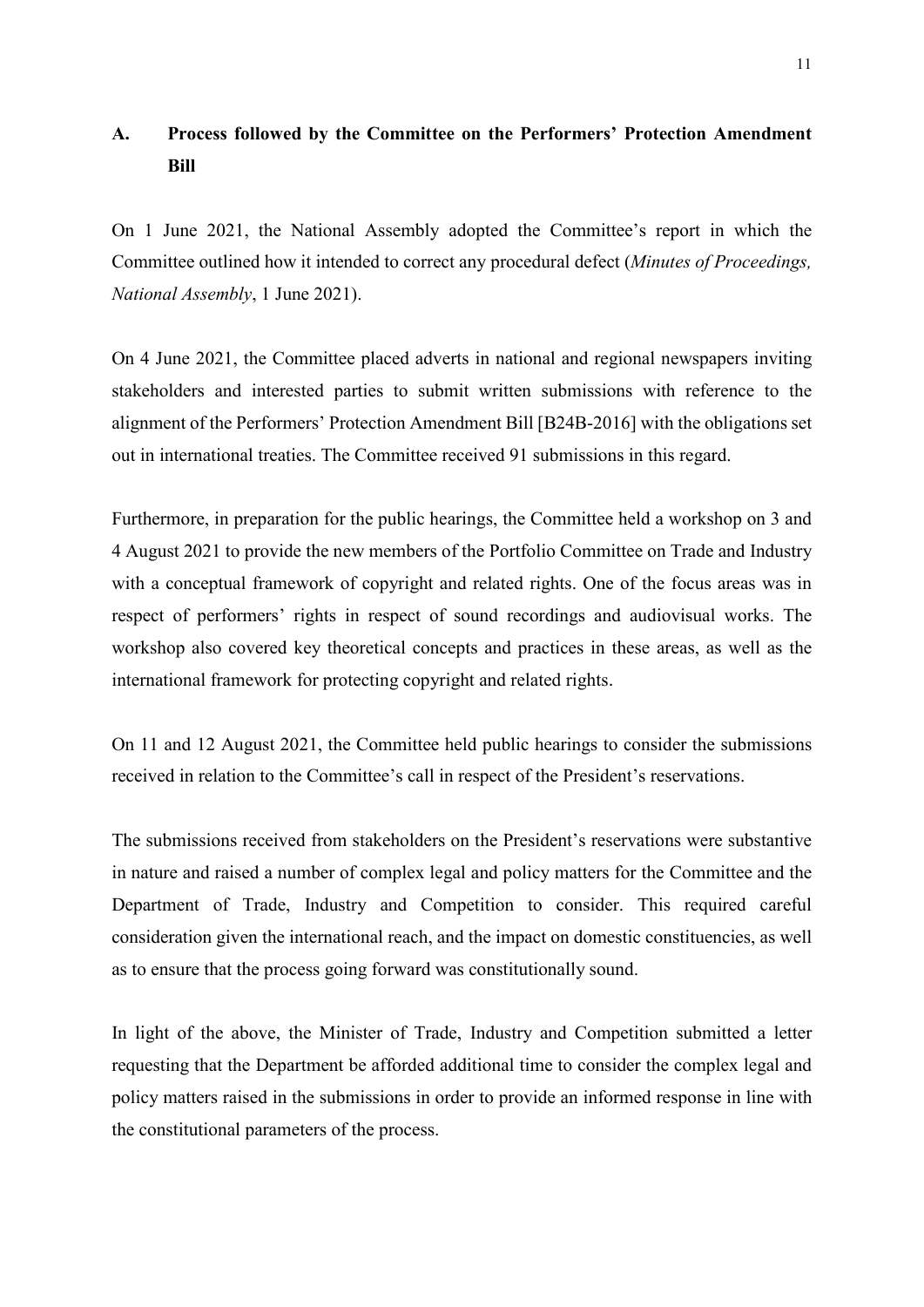On 11 and 12 November 2021, the Committee received a response with regard to the oral and written submissions received in relation to the President's reservations from the Department and Parliament's Constitutional and Legal Services Office respectively.

On 19 November 2021, the Committee adopted its report seeking permission from the National Assembly in terms of Assembly Rule 286(4)(c) for it to amend other provisions of the Copyright Act. As certain clauses of the Performers' Protection Amendment Bill [B24B-2016] are subject to the promulgation of the Copyright Amendment Bill [B13B-2017], the Committee agreed that it would consider both Bills simultaneously. Thus, the consideration of the Performers' Protection Amendment Bill [B24B-2016] was subject to the conclusion of the process with respect to the Copyright Amendment Bill [B13B-2017].

On 1 December 2021, the National Assembly granted the Committee permission to inquire into amending other provisions of the Copyright Act (*Minutes of Proceedings, National Assembly*, 1 December 2021).

On 4 December 2021, the Committee placed adverts in national and regional newspapers inviting stakeholders and interested parties to submit written submissions on the additional proposed provisions to the Copyright Act. The Committee received 53 submissions in this regard.

On 6 May 2022, the Committee received a response with regard to these written submissions received from the Department and Parliament's Constitutional and Legal Services Office respectively.

The Committee continued with its deliberations on 11, 17, 18 and 25 May 2022 considering the inputs and responses from the Department and Parliament's Constitutional and Legal Services Office to the additional clauses advertised.

On 8 June 2022, the Committee formally considered the amendments to the Performers' Protection Amendment Bill [B24B-2016], as a result of the President's reservations. On a number of clauses, there had been no consensus reached. In this regard, the Democratic Alliance, the Freedom Front Plus and the African Christian Democratic Party objected to the amendment of the following clauses: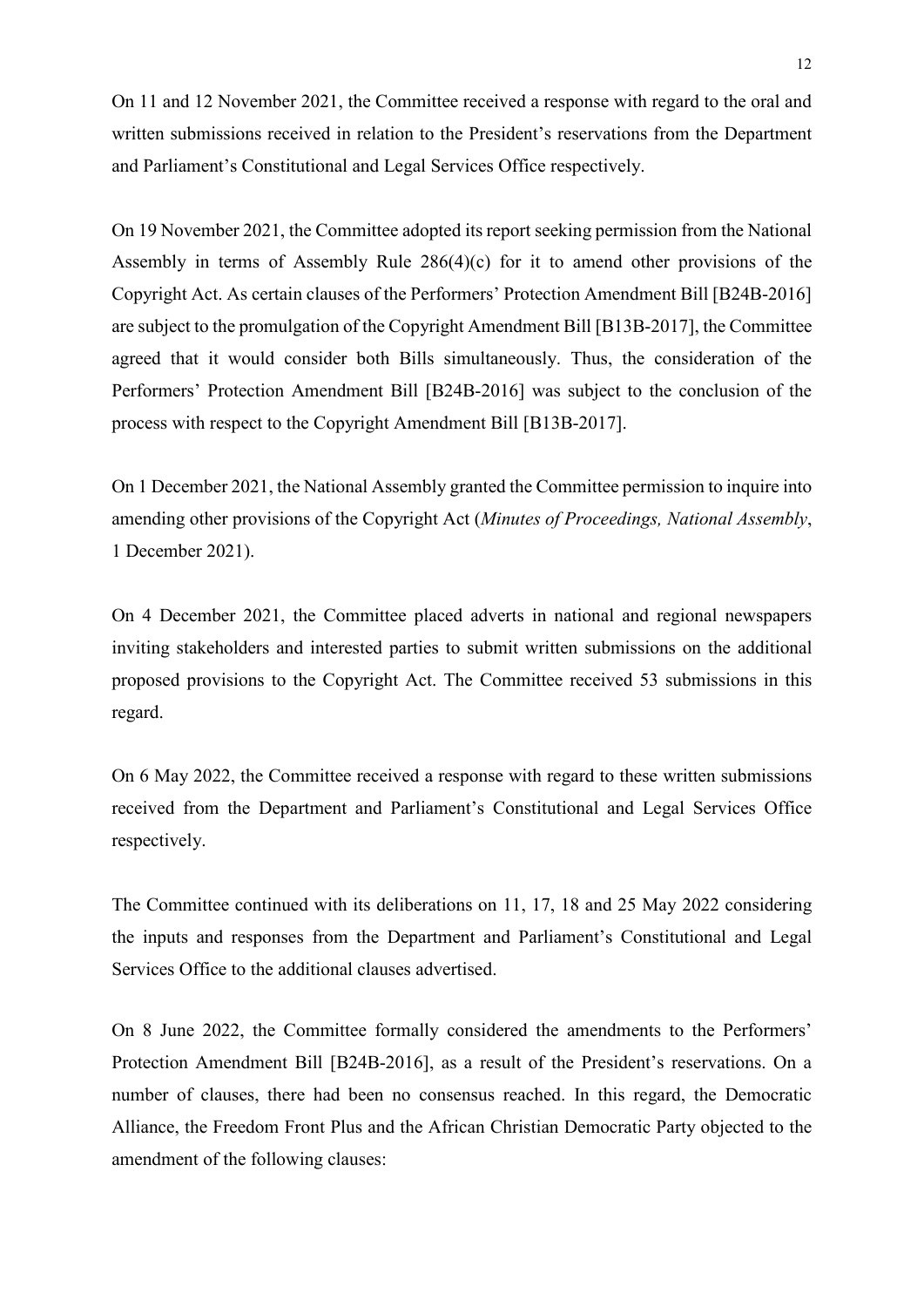- Clause  $2$  gender neutral drafting
- Clause 3 remuneration in terms of performers in relation to audiovisual works and sound recordings, as well as gender neutral drafting
- Clause  $4$  gender neutral drafting
- Clause  $5$  gender neutral drafting
- Clause  $6$  correcting a typographical error
- Clause 7 removal of reference to the Electronic Communications and Transactions Act and gender neutral drafting

### **B. Minority views were expressed on the following aspects contained in this report:**

- The Democratic Alliance expressed a concern that parties had not been given sufficient opportunity to make submissions with regard to the option available to Committee as expressed in Rule 203(3)(c) which would have allowed the Committee to recommend to the House that it should rescind its previous decision to pass the Bill, and reject the Bill. The Committee did consider a discussion on, and proposal to proceed under paragraph (c), as well as the proposal to proceed under paragraph (b), which allows for the Bill to be amended. The Committee voted to amend the Bill and not to reject it.
- The Freedom Front Plus was of the view that the Bill is fundamentally flawed and that a clause by clause consideration of amendments to address the President's reservations would not enhance the Bill further. In light of the above, it had recommended that the Committee should have opted to apply Rule 203(3)(c) recommending to the House that it should rescind its previous decision to pass the Bill, and reject the Bill.
- The Freedom Front Plus disagreed with the Committee that the consultation periods had been sufficient, and was of the view that the periods, which they view as too short given the complex nature of the Bill, had inhibited members of the public to comment. It expressed a concern that the Bill may face a Constitutional Court challenge in this regard.